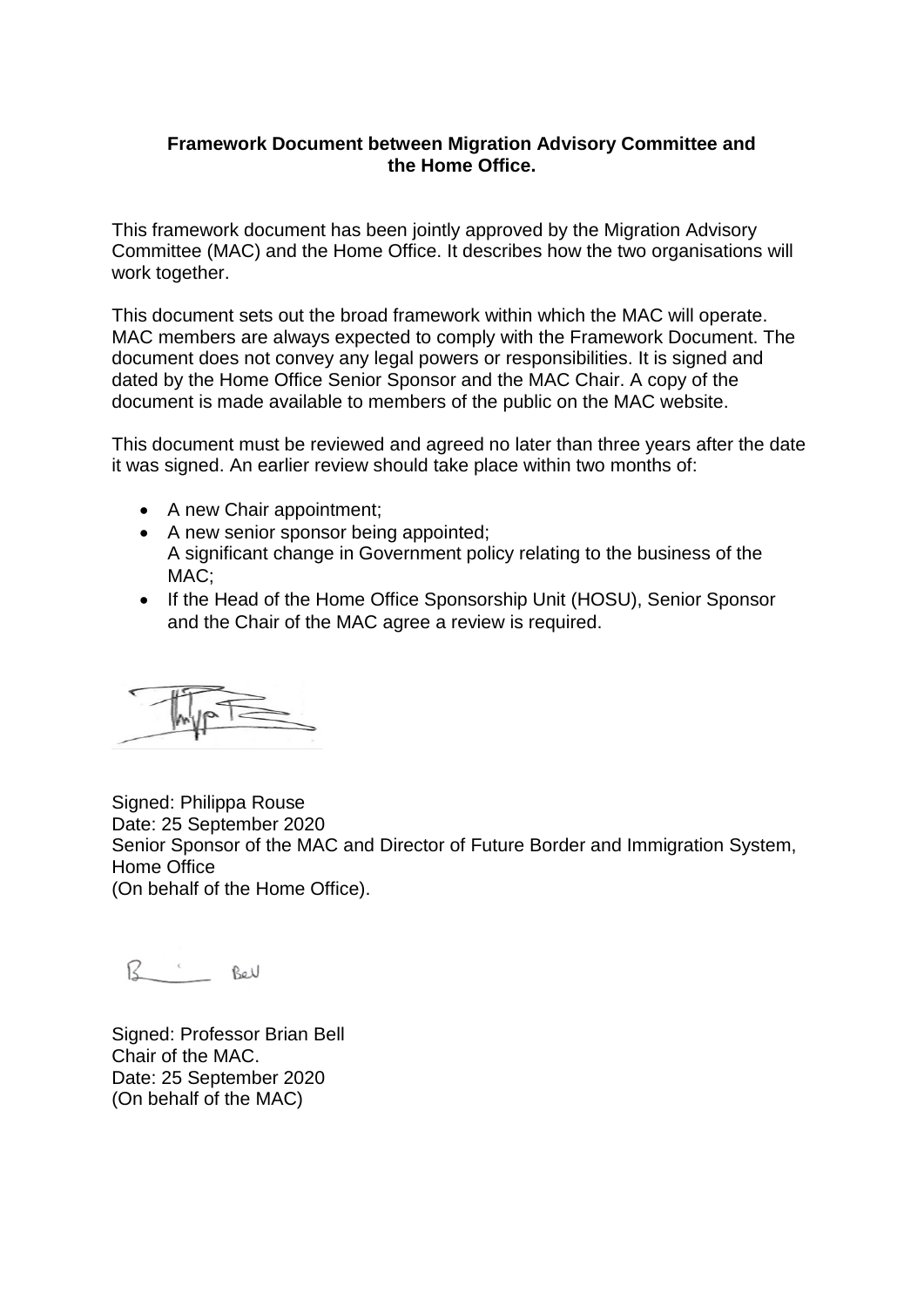## **Contents.**

- 1. [Introduction](https://www.gov.uk/government/publications/home-office-and-migration-advisory-committee-framework-document-october-2018/migration-advisory-committee-framework-document#introduction)
- 2. The MAC's Terms of [Reference](https://www.gov.uk/government/publications/home-office-and-migration-advisory-committee-framework-document-october-2018/migration-advisory-committee-framework-document#the-macs-terms-of-reference)
- 3. Summary of governance [arrangements](https://www.gov.uk/government/publications/home-office-and-migration-advisory-committee-framework-document-october-2018/migration-advisory-committee-framework-document#summary-of-governance-arrangements)
- 4. The Sponsor's [responsibilities](https://www.gov.uk/government/publications/home-office-and-migration-advisory-committee-framework-document-october-2018/migration-advisory-committee-framework-document#the-sponsors-responsibilities)
- 5. [Responsibility](https://www.gov.uk/government/publications/home-office-and-migration-advisory-committee-framework-document-october-2018/migration-advisory-committee-framework-document#responsibility-and-role-of-the-chair) and role of the Chair
- 6. Role of MAC [members](https://www.gov.uk/government/publications/home-office-and-migration-advisory-committee-framework-document-october-2018/migration-advisory-committee-framework-document#role-of-mac-members)
- 7. The MAC [Secretariat](https://www.gov.uk/government/publications/home-office-and-migration-advisory-committee-framework-document-october-2018/migration-advisory-committee-framework-document#the-mac-secretariat)
- 8. Working [arrangements](https://www.gov.uk/government/publications/home-office-and-migration-advisory-committee-framework-document-october-2018/migration-advisory-committee-framework-document#working-arrangements-for-the-mac) for the MAC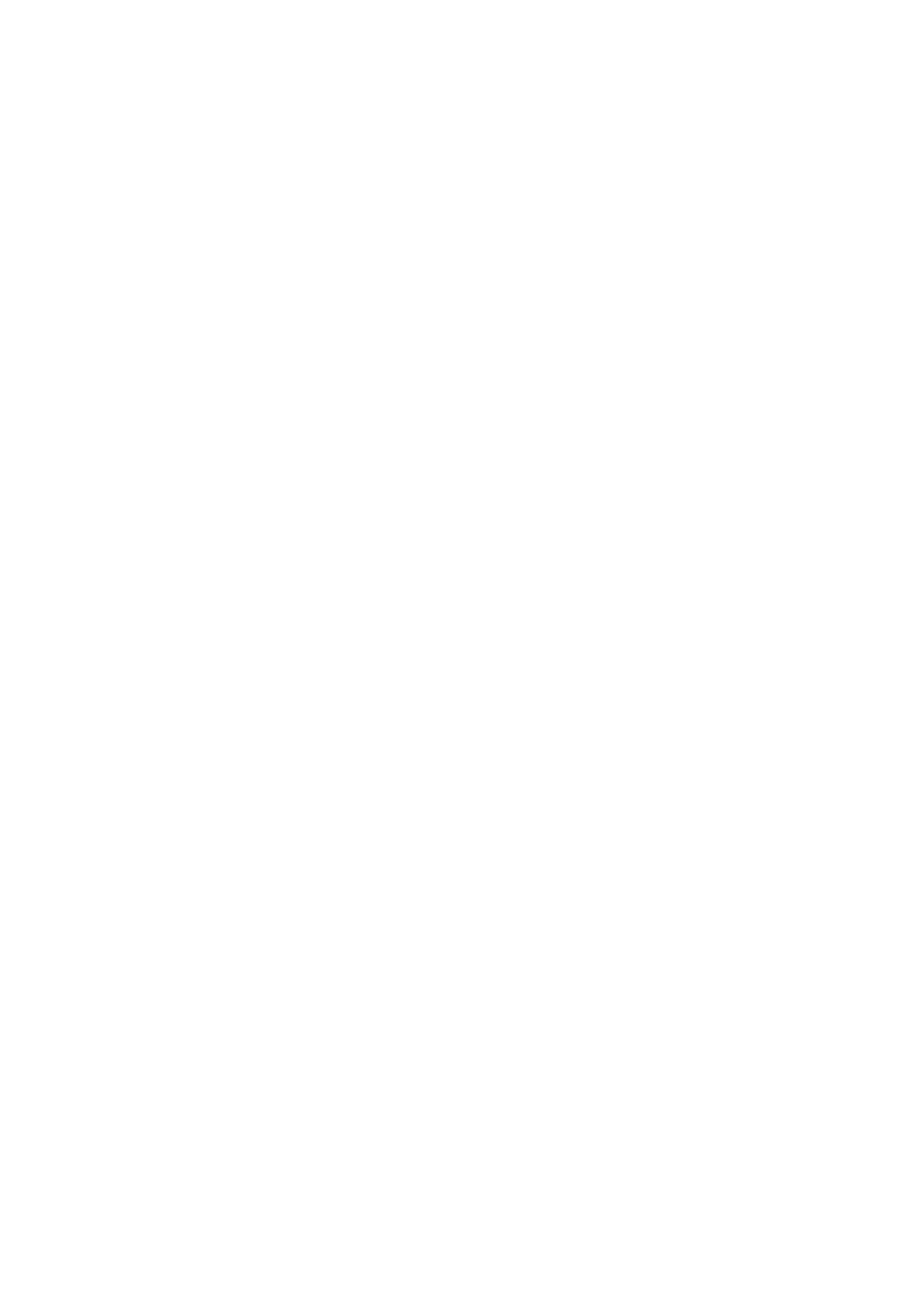# **1. Introduction.**

1.1. The Migration Advisory Committee (MAC) is an independent, nonstatutory, non-time limited, non-departmental public body that advises the Government on migration issues.

# **2. The MAC's Terms of Reference**

- 2.1. The MAC's function is to provide independent and evidence-based advice to the Government on matters relating to migration. The MAC will mainly be asked to provide advice on the operation of labour migration and the needs of the labour market but may, from time to time, be asked to advise on other matters relating to migration where the Government requires expert advice. The MAC will advise the Government on how to control migration and ensure that the immigration system meets the needs of the UK economy and is designed to improve overall UK productivity.
- 2.2. The MAC will receive regular commissions from the Government as to work that it is expected to undertake.
- 2.3. The MAC will also have the ability to engage in work of its choosing and to comment on the operation of any aspect of the immigration system.
- 2.4. The MAC will be required to produce an annual report.
- 2.5. The MAC will be expected to keep the Shortage Occupations Lists under regular review.
- 2.6. The MAC's role will be advisory. Decisions on UK immigration policy will remain a matter for UK Government Ministers.

## **3. Summary of governance arrangements**

- 3.1. The Migration Advisory Committee (MAC) is a non-statutory, non-time limited, non-departmental public body (NDPB) established and funded by the Home Office. The role and the remit of the MAC is determined by Ministers and set out in the terms of reference in section 2 above.
- 3.2. The basic governance arrangements for the MAC are as follows:
	- Ministers account for the overall performance of the MAC in Parliament;
	- The Permanent Secretary for the Home Office, as Accounting Officer, accounts to Parliament for the issue of funding to the MAC.
- 3.3. The Home Office appoints a Sponsor for the MAC, who is currently the Director of Policy in BICS[.](https://www.gov.uk/government/publications/home-office-and-migration-advisory-committee-framework-document-october-2018/migration-advisory-committee-framework-document#fn:1). They advise and, where appropriate, act on behalf of Ministers and the Accounting Officer in respect of their responsibilities for the scrutiny and oversight of the MAC.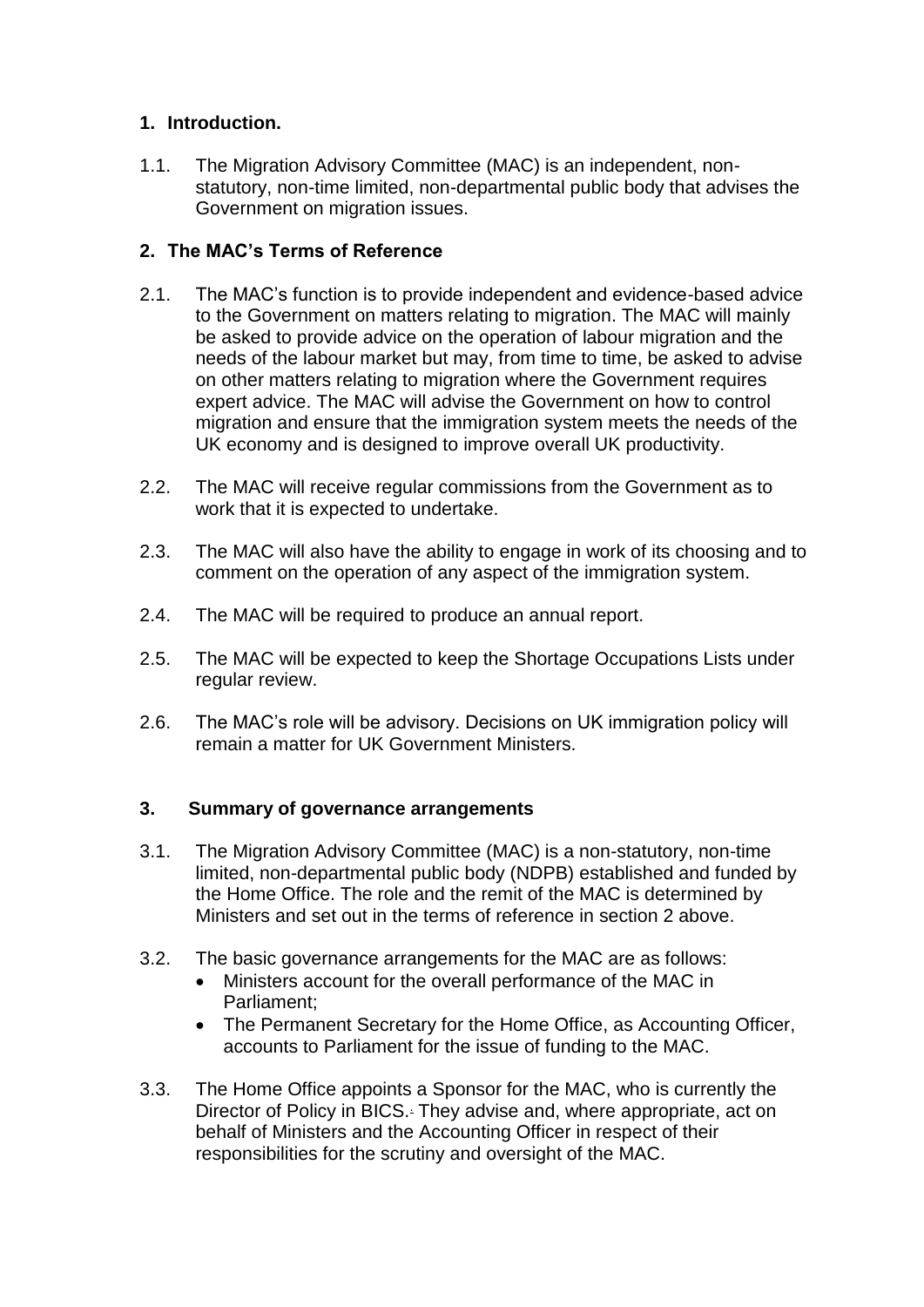- 3.4. The MAC is supported by a Secretariat that is comprised of Home Office civil servants, but which is operationally independent from the Home Office, taking direction only from the MAC on the deployment of the resources delegated to it by the Department. The MAC and the Secretariat will comply with Government and Home Office corporate policies and guidance (for example on financial management, procurement, human resources, information management and security) unless specific exceptions are made by the Home Office and notified to the MAC.
- 3.5. Appointments to the MAC are made by Ministers in accordance with the Governance Code on Public Appointments and in line with the Seven Principles of Public Life (Annex A).

## **4. The Sponsor's responsibilities**

- 4.1. The Home Office Senior Sponsor acts in support, and on behalf, of Ministers and the Permanent Secretary as Accounting Officer in their responsibilities towards the MAC. The Home Office Sponsorship Unit (HOSU) supports the Senior Sponsor's discharge of their responsibilities including:
	- Ensuring that Ministers and the Accounting Officer are advised on an appropriate budget for the MAC in the light of the Department's overall public expenditure priorities; and ensuring such funding is delegated to the Head of the MAC Secretariat;
	- Ensuring that Ministers and the Accounting Officer are advised on how well the MAC is achieving its objectives and whether it is delivering value for money. This includes ensuring appropriate arrangements are in place to conduct an annual evaluation of the performance of the MAC, the Chair and individual Committee Members;
	- Ensuring, in partnership with the MAC, that there is effective governance in place for the MAC;
	- Promoting and safeguarding the independence of the MAC and maintaining an appropriate distinction between the Sponsor's other responsibilities within the Home Office and the sponsorship of the MAC;
	- Ensuring the MAC and the Secretariat is aware of relevant Home Office corporate policies and standards and ensuring compliance with these is monitored where necessary;
	- Ensuring an open and constructive relationship between the Home Office and the MAC;
	- Ensuring that the MAC is informed of relevant Government policy in a timely manner and;
	- Ensuring any concerns about the activities of members of the MAC or of the Secretariat are brought to the full Committee, requiring explanations and assurances that appropriate action has been taken.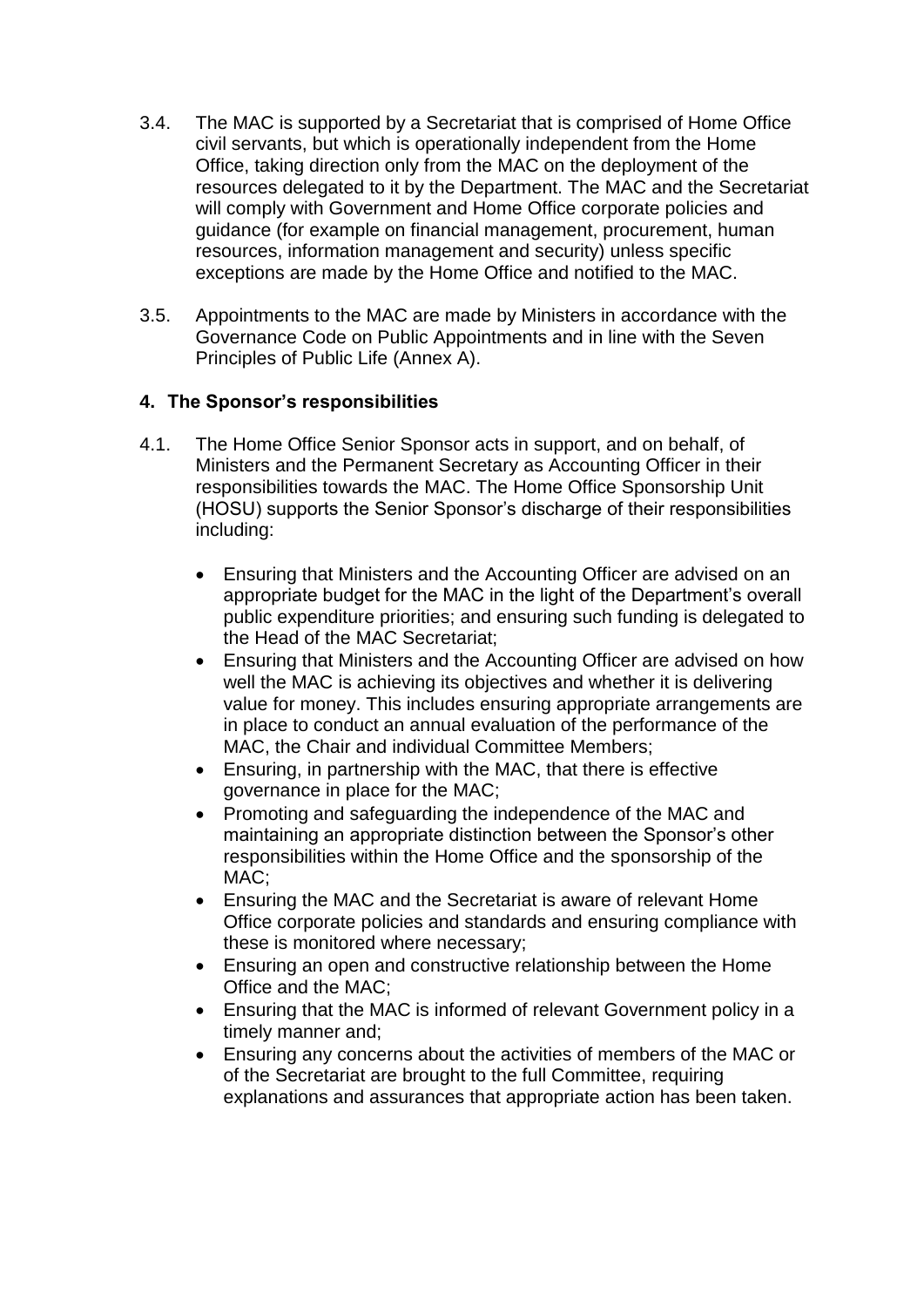# **5. Responsibility and role of the Chair.**

- 5.1. The Chair of the MAC is appointed for such periods as the Secretary of State for the Home Office may determine but no such period shall exceed three years. His/her appointment and any reappointments must be compliant with the principles set out in the Governance Code on Public Appointments.
- 5.2. The Chair is appointed on a personal basis, even if he/she is a member of one or more other bodies. If the Chair declares an organisation's views rather than a personal view, he/she should make it clear at the time of declaring that view.
- 5.3. The Chair is expected to attend all MAC meetings, excepting occasions of illness or personal emergency.
- 5.4. The Chair has responsibility for providing effective leadership of the MAC and:
	- Setting the strategic direction of the MAC;
	- Overseeing the operation and output of the MAC (in collaboration with the Secretariat);
	- Conducting appraisals of MAC members;
	- Ensuring that every member of the MAC has the opportunity to be heard and that no view is overlooked or ignored;
	- Ensuring that the MAC meets at appropriate intervals;
	- Ensuring that any significant diversity of opinion among the MAC members is fully explored and discussed;
	- Ensuring that the MAC operates under a presumption of openness;
	- Representing the MAC to the public and the media as arranged by the Secretariat. The Chair will have the responsibility of speaking on behalf of the MAC to the press or of being interviewed by journalists and broadcast media;
	- Reporting the MAC's advice to Government; and
	- Ensuring the MAC acts in accordance with this Framework Document and with Home Office corporate policies and guidance except where an exception is notified in accordance with this document.
- 5.5. As a member of the MAC, the Chair also shares the responsibilities of Members set out in Section 6.

# **6. Role of MAC members.**

6.1. Members of the MAC, other than the Chair, are appointed for such periods as the Secretary of State for the Home Office may determine but no such period shall exceed three years. Committee member appointments, and any reappointments must be compliant with the principles set out in the Governance Code on Public Appointments.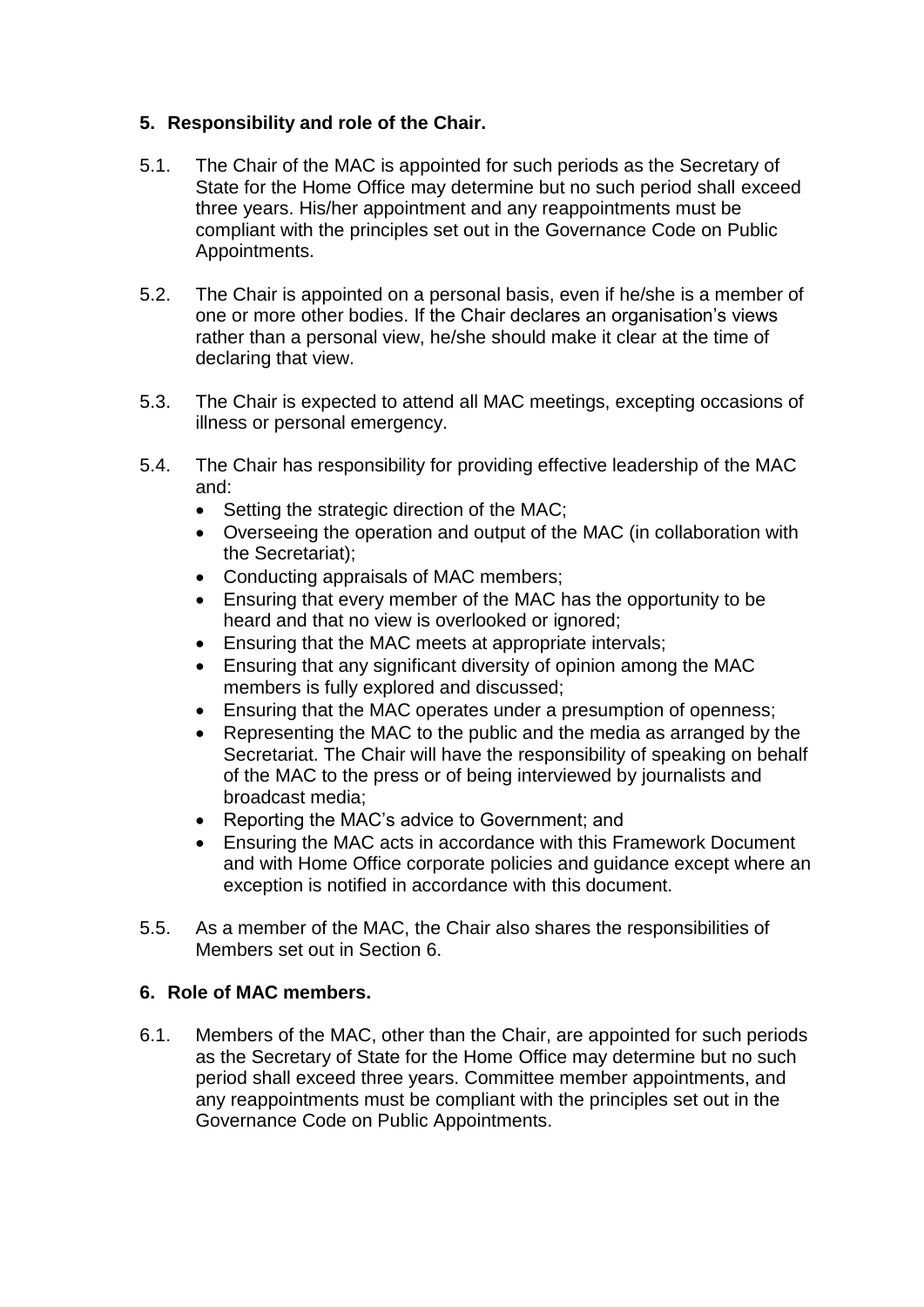- 6.2. Members of the MAC are appointed as individuals to undertake duties on behalf of the MAC, not as representatives of their profession, employer or interest group. Members are appointed on a personal basis, even if they may be members of other bodies. If a member declares an organisation's views rather than a personal view, he/she should make it clear at the time of declaring that view.
- 6.3. Members are expected to attend at least 80% of the full meetings (including workshops and other gatherings) held by the MAC per year. Exceptions will be permitted in case of illness or personal emergency.
- 6.4. Members should satisfy themselves that the MAC's advice is comprehensible from the point of view of a lay person and that the implications of any uncertainties concerning the basis of the MAC's advice are fully explained.
- 6.5. All members, including the Chair, have the responsibility of:
	- Attending and contributing at MAC meetings;
	- Examining and challenging, if necessary, the assumptions on which advice is formulated;
	- Ensuring that the MAC has the opportunity to consider: the available evidence on a given issue; contrary views; and, where appropriate, the concerns and values of corporate partners before a decision is taken;
	- Advising on how the MAC's research budget should be spent;
	- Acting with a presumption of openness; and
	- Ensuring that they act in accordance with this Framework Document.
- 6.6. Members' interests all members' interests will be made available publicly as appropriate by publication on the MAC website.

*MAC Meetings.*

- 6.7. The frequency of MAC meetings will be determined by the Chair in the light of the current workplan.
- 6.8. A representative from the sponsoring Department shall attend MAC meetings (see paragraph 8.8 below).
- 6.9. There must be a minimum of three members (including the Chair) at each MAC meeting.

*Code of conduct (public service values).*

- 6.10. All members of the MAC must always follow public service values by:
	- Adhering to the Code of Conduct for Board Members of Public Bodies published by the Cabinet Office in June 2019;
	- Following the Seven Principles of Public Life set out by the Committee on Standards in Public Life (see Annex A);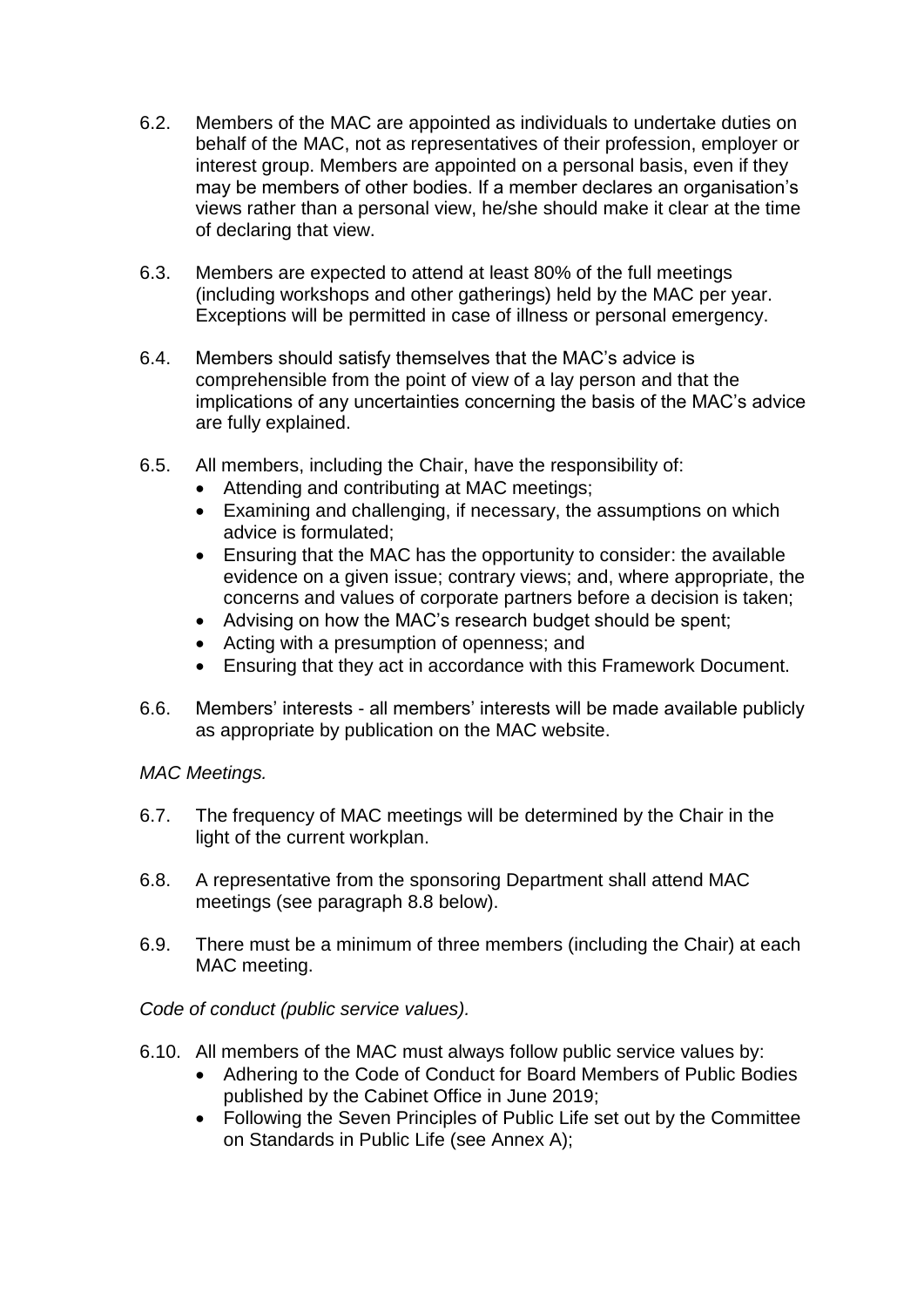- Being accountable, through Ministers, to Parliament and to the public for the activities of the MAC and for the standard of advice that it provides;
- Not misusing information gained in the course of their public service for personal gain or for political purpose, nor seeking to use the opportunity of public service to promote their private interests or those of connected persons, firms, businesses or other organisations; and
- Not holding any paid or high-profile unpaid posts in a political party or engaging in specific political activities on matters directly affecting the work of the MAC.
- 6.11. All members must comply with this Framework Document and ensure that they understand their duties, rights and responsibilities, and that they are familiar with the function and role of the MAC and relevant statements of Government policy regarding issues that stem from the MAC's advice.

# **7. The MAC Secretariat**

## *The Role.*

- 7.1. The primary function of the Secretariat is to support the MAC and its members by arranging and minuting meetings, assembling and analysing information, drafting reports and correspondence and paying members' remuneration and expenses. The Secretariat will also advise the MAC on process and procedure in its relationship with Government.
- 7.2. The Secretariat will bring emerging issues of concern to the attention of the MAC to inform deliberations. It will, as far as is reasonably possible, identify all relevant and appropriate information and ensure that it is made available to the MAC.
- 7.3. The Secretariat will work with the Home Office to ensure the MAC is aware of relevant policy developments, can share information and analysis where appropriate and to ensure reporting requirements are met.
- 7.4. The Secretariat will ensure that the proceedings of the MAC are properly documented.
- 7.5. The Secretariat will be an impartial reporter, always respecting the MAC's independence.
- 7.6. As Home Office Civil Servants, the Secretariat staff will comply with all Home Office and Government-wide corporate policies and guidance, except where exceptions are notified in accordance with this document.

## *Responsibilities of the Head of the MAC Secretariat.*

7.7. The Head of the MAC Secretariat is personally responsible for safeguarding the public funds which he/she is delegated by the Home Office; for ensuring propriety and regularity in the handling of those public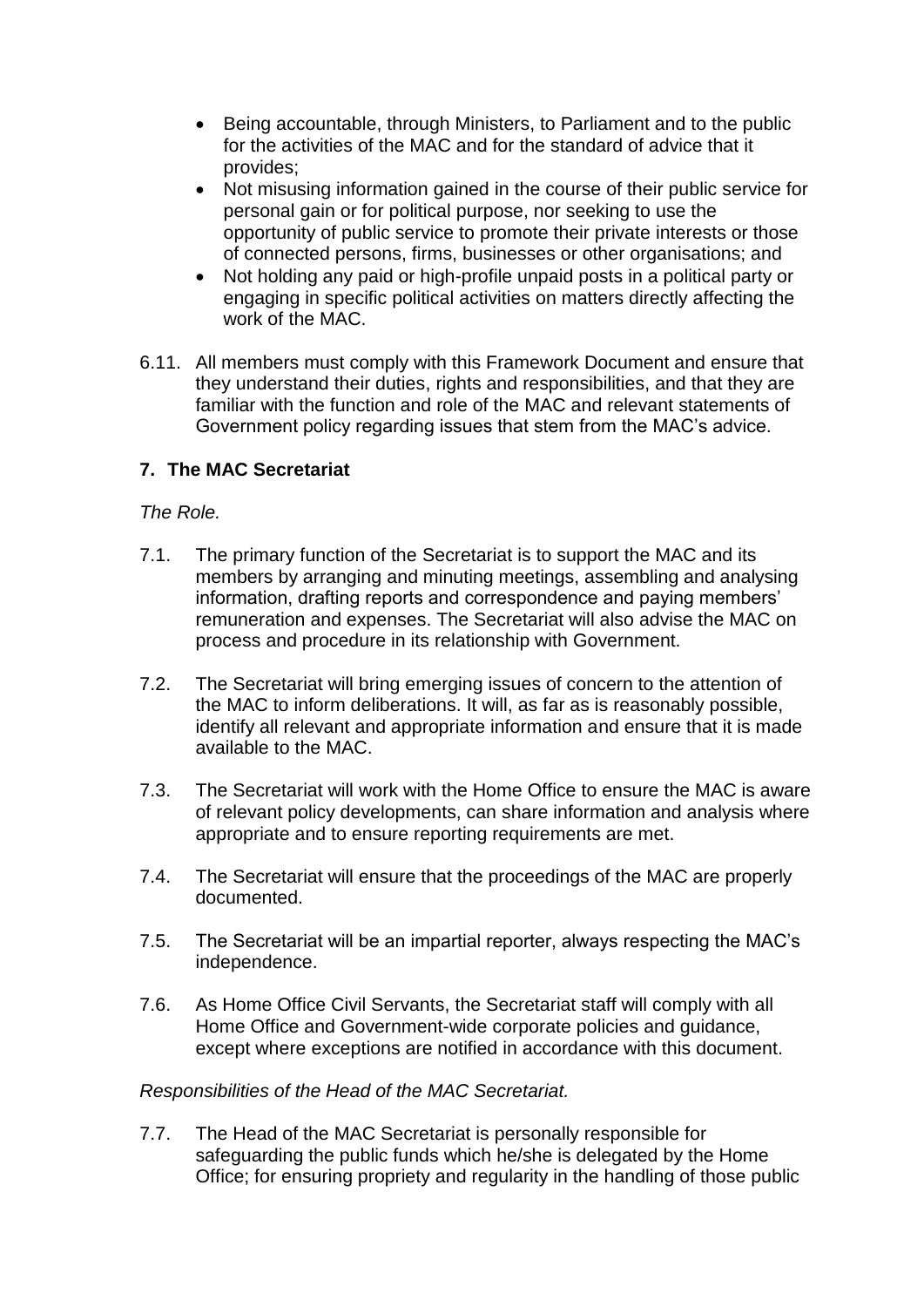funds; and for the day-to-day operations and management of the MAC Secretariat. In addition, he/she should ensure that the MAC as a whole is run on the basis of the standards, in terms of governance, decision-making and financial management, that are set out in the Government's and Home Office's corporate policies and in this Framework Document.

7.8. The Head of the Secretariat will also ensure that the Home Office Sponsor is provided with such information as he/she requires to fulfil his/her responsibilities as set out in Section 4. The Sponsor will advise the Head of the Secretariat as to any arrangements within the Home Office that will apply in relation to these responsibilities.

## **8. Working arrangements for the MAC.**

## *Workplan.*

- 8.1. Wherever possible, the Government will agree with the MAC a workplan which sets out what the MAC will deliver and by when, taking account of the MAC's capacity to deliver. However, the Government may at any time commission work and ask the MAC to change the current workplan accordingly.
- 8.2. Unless acting as its own initiative as set out above the formal commissioning of work by the MAC will be done by a letter from the Minister for Immigration or the Secretary of State for the Home Department to the Chair of the MAC. The MAC will publish the part of the letter setting out the commission.

## *Engagement with Ministers and officials.*

- 8.3. The MAC will offer written advice to Ministers which it will publish subsequently wherever possible, subject to the provisions in paragraphs  $8.9 - 8.14$ .
- 8.4. Communications between the MAC and Ministers will usually be through the Chair, except where the Chair or the MAC has agreed that an individual member should act on its behalf. In such cases both the Secretariat and the Chair should be informed, and the latter will inform the rest of the MAC.
- 8.5. Home Office officials will strive to have an open and transparent relationship with the Secretariat as far as possible.

## *Consultation.*

8.6. Wherever possible and appropriate, the MAC will issue a call for evidence to employers, trade unions and other corporate partners as it sees fit and will conduct consultations with them in the manner it sees fit.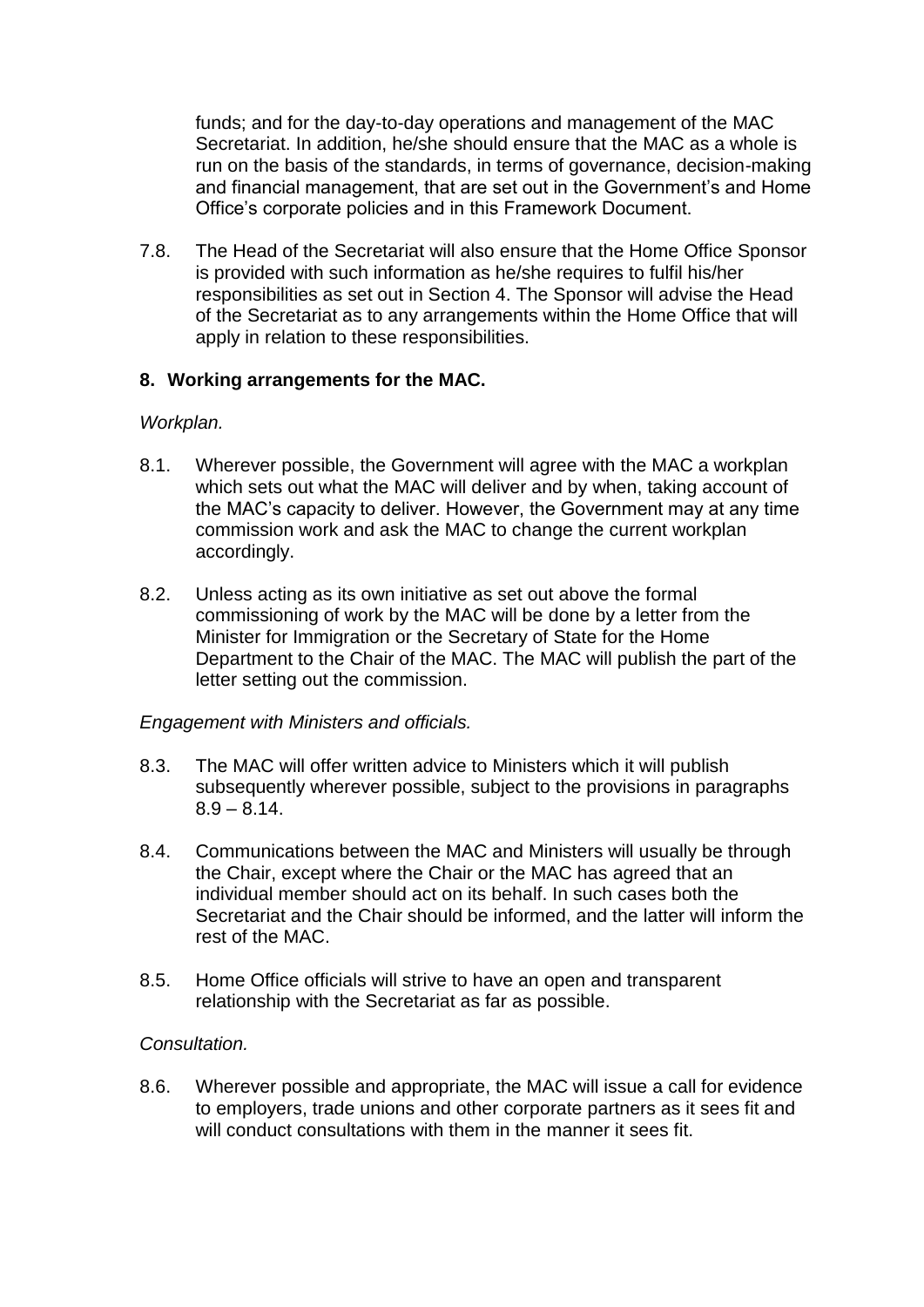## *Research.*

8.7. The MAC will commission research as it sees fit, within a budget agreed with the Home Office.

## *Role of the Home Office representative on the MAC.*

8.8. The Home Office representative (see paragraph 6.8) shall not participate as a full member of the Committee but shall inform the Committee about current Government policies or operational procedures relevant to the deliberations of the Committee and provide any necessary background about a Government commission to the MAC. The Chair may invite the Home Office representative to express an opinion on any matter before the Committee.

#### *How advice from the MAC will be presented.*

- 8.9. Upon completion of a report commissioned by the Government, the MAC will then publish its report at an appropriate time, at its discretion. The MAC may hold a press conference to accompany publication of its report. The MAC will publish the report on its website. The advice of the MAC will be objective, evidence-based and independent of the Government.
- 8.10. Advice will be given clearly and, wherever possible, in terms that can be understood by a lay person. Any assumptions underlying the advice and the nature and extent of any uncertainty will be identified as far as is possible.
- 8.11. Where there are uncertainties, whether due to substantial gaps in the knowledge base, or inadequate or incomplete data, or due to general complexity, making it impossible to predict the outcome of a policy or intervention with substantial certainty and where judgments have been made in the face of any of these forms of uncertainty, the MAC will identify these with any tensions or trade-offs between them, and may produce a range of options or interpretations as part of its advice.
- 8.12. Reasons for producing a preferred option will be made clear.
- 8.13. The MAC should not seek unanimity at the risk of failing to recognise different views on a subject. Any significant diversity of opinion among MAC members will be recorded and published with the advice to the Government.
- 8.14. Reports and advice that are published will include enough detail such that anyone scrutinising the work of the MAC can identify the background information used and identify any assumptions made or criteria applied.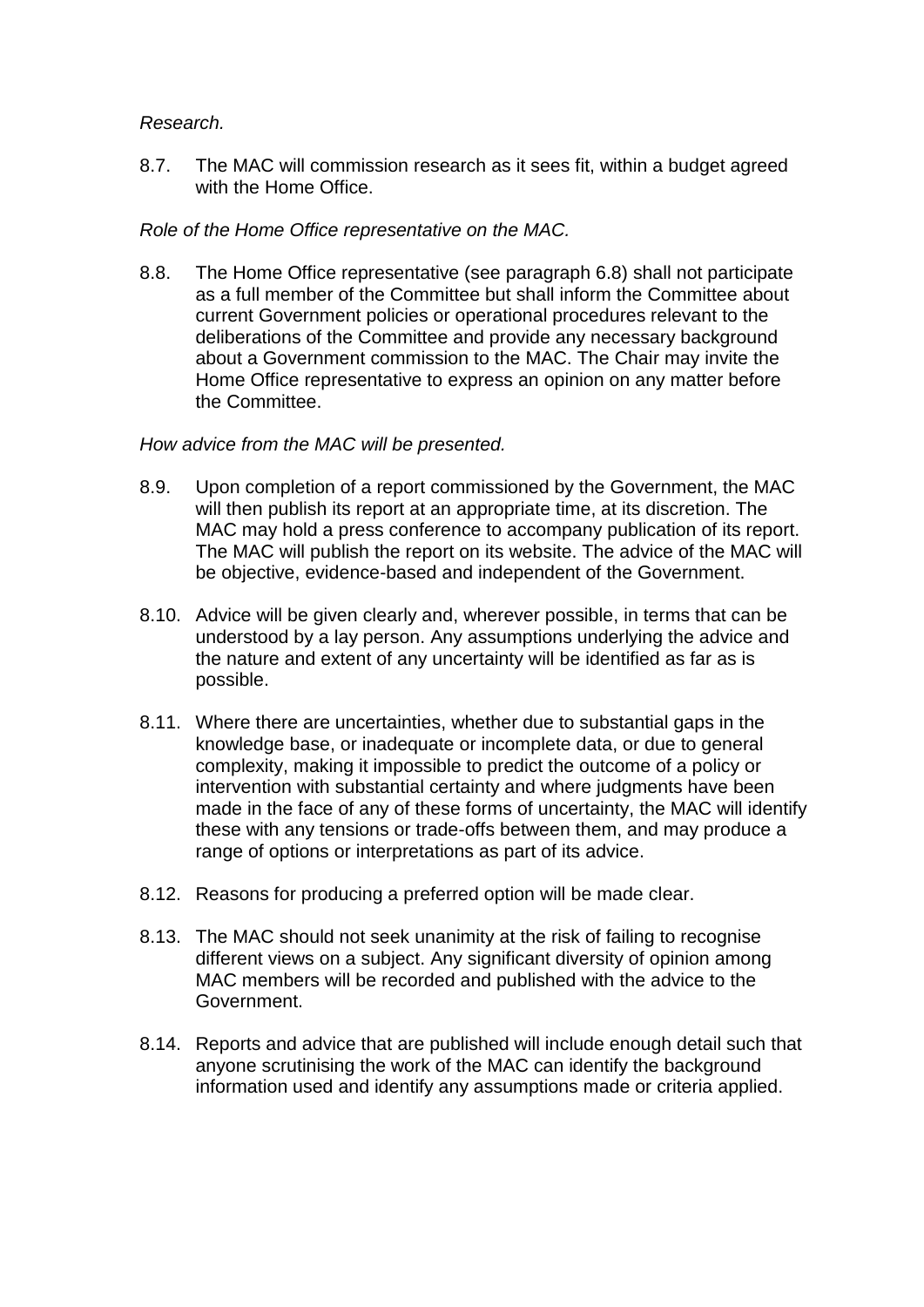## *Publications.*

- 8.15. The MAC must produce such reports, or updates of reports, as it is commissioned to do by the Government, in accordance with its Terms of Reference (Section 2). Reports should include the methodology used, a review of research commissioned, and details of corporate partners consulted.
- 8.16. The MAC may also independently publish additional reports relevant to its current or possible future remit, including calls for evidence and methodological papers.
- 8.17. The MAC may independently produce reports on the operation of any aspects of the immigration system as its sees fit, provided that undertaking such work does not impede its fulfilment of the commissions it has received from the Government.
- 8.18. The MAC must produce an annual report (or equivalent publication) to inform Parliament and the public of the work it has done and its use of resources. This report may contain comment on, and recommendations relating to, all aspects of the immigration system.

#### *Communications with the media.*

- 8.19. The Chair of the MAC will be the spokesperson for any contacts with the media unless other specific arrangements have been made by the Chair and Secretariat.
- 8.20. If a member of the MAC receives an approach for an interview on behalf of the MAC, the request should be referred to the Secretariat for advice where possible.
- 8.21. If a member is speaking or writing in a personal or professional capacity to the media (which he/she is entitled to do) and he/she is identified as a member of the MAC, it should be made clear that the individual's view is not necessarily that of the MAC.
- 8.22. Members should avoid public comments of a party-political nature on matters relevant to the work of the Committee, as the advice of the Committee to Government must be seen to be impartial.
- 8.23. All media inquiries to members, any media appearances and any requests for articles, letters or other comments should beforehand, when relevant to MAC business, be routed through the Secretariat, who will liaise with the Home Office press office and the Chair.